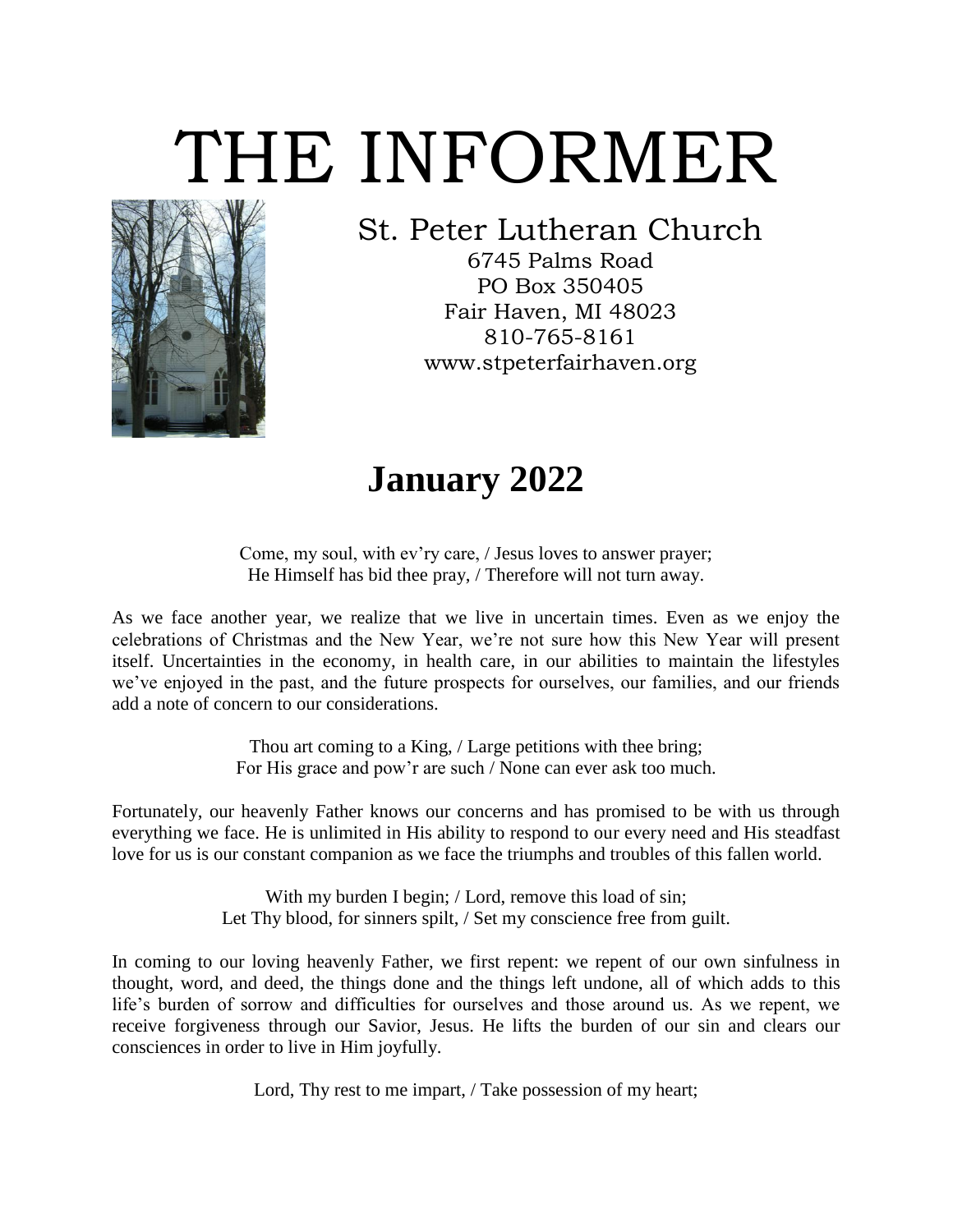There Thy blood-bought right retain / And without a rival reign.

As our God cleanses our consciences, He offers us His peace: the peace that passes all our human understanding. That peace settles within us and protects us from the trials and turmoils we face in this life. The Holy Spirit reminds us Whose we are as we fix our hearts and minds on our gracious Savior.

> While I am a pilgrim here, / Let Thy love my spirit cheer; As my guide, my guard, my friend, / Lead me to my journey's end.

Now we face the coming year in confidence! Protected by our God's peace, comforted in His love, and guided by the Holy Spirit, we face the future. In Christ we are able to stand faithfully through whatever may come to us, whether they are wonderful blessings or difficult trials.

> Show me what is mine to do; / Ev'ry hour my strength renew. Let me live a life of faith; / Let me die Thy people's death.

In this confident, prayer-filled life, we follow our God's leading. We do what He gives us to do and we rejoice in the opportunities He gives us to serve Him. In the strength of His might we live lives of faithfulness; lives which honor and revere our God. And our God cares for us. In good times or in bad, in sickness or in health, in times of peace or in times of turmoil, our God is faithful and will lead us safely through everything we face. Now *that* is a wonderful perspective for starting a New Year!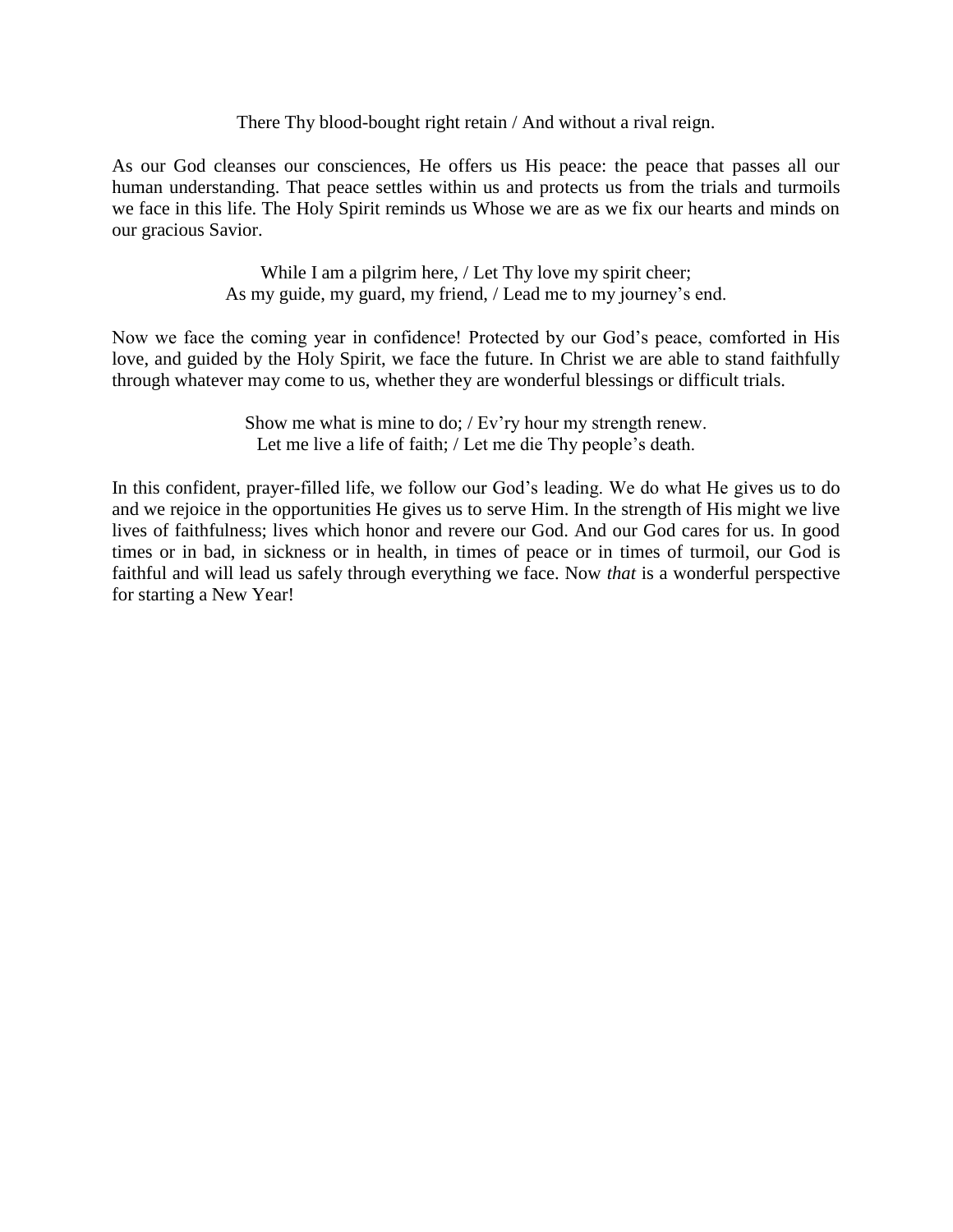





#### "A joyful heart is good medicine, but a crushed spirit dries up the bones."  $\sim$  Proverbs 17:22

It isn't unusual to feel a bit of a let down after the holidays. The colorful decorations are put away and the bright lights are turned off for another year; this time of year can feel as grey and gloomy as the weather often is.

But we are God's children, whether we are celebrating Christimas or we are shoveling another late January snow fall. We live in the "joy to the world" the angels announced so long ago. The joy of Christmas dwells within us because the Holy Spirit dwells within us.

Are you feeling a bit blue? Remember your loving heavenly Father and His kindness toward you. Remember your Savior, Jesus, and His sacrifice for you. And remember your constant companion, the Holy Spirit, who opens your eyes to the Father's love for you. Then… have a joyful January!!

**Dear Friends at St. Peter,** 

**New Year's blessings to all the members and friends of our family of faith here at St. Peter Lutheran Church! Debi and I are grateful for all those who remembered us with their cards, gifts, and other acts of kindness during this Christmas season. Thank you all for your thoughtfulness! May the joy of Christmas be with you all throughout the coming year!**

**Pastor & Debi Hoerr**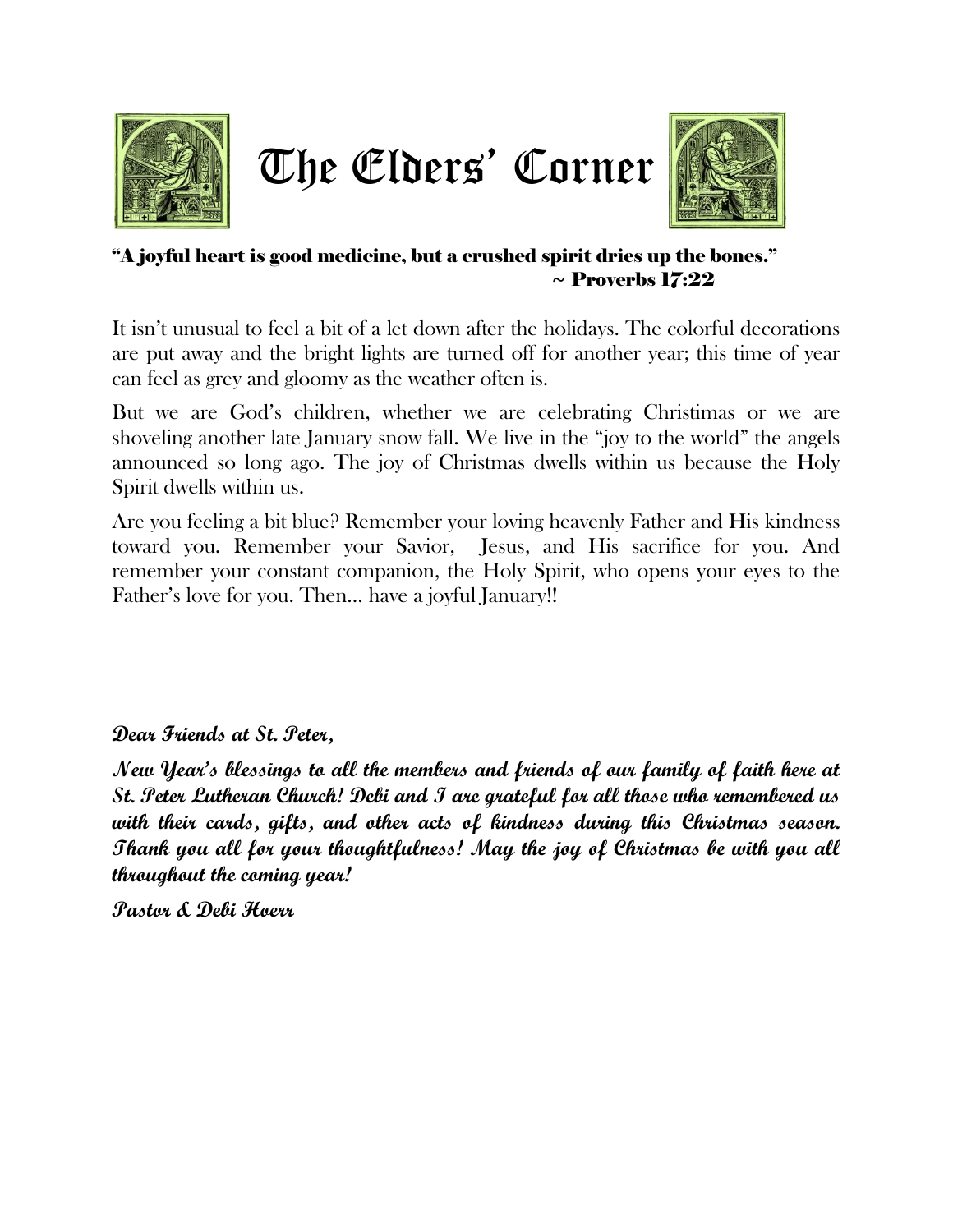

## St. Peter's Trusty Trustees

Remember that winter is here! Watch out for slippery areas in our parking lots and walkways. Make sure you have good visibility through your windshield and windows before heading out on the roads, and drive with a bit more caution. With a little care we should be able to enjoy our winter wonderland without too much slipping or sliding!



### Choir News

Your St. Peter Choir is taking a much needed break after Christmas and New Year's and then we'll be back to work! Choir rehearsals will begin on Thursday, February 10<sup>th</sup>, and continue every Thursday evening at 6:30. We're a welcoming bunch that really enjoys our time together and takes great pleasure in singing. If singing gives you joy, this is the place for you!

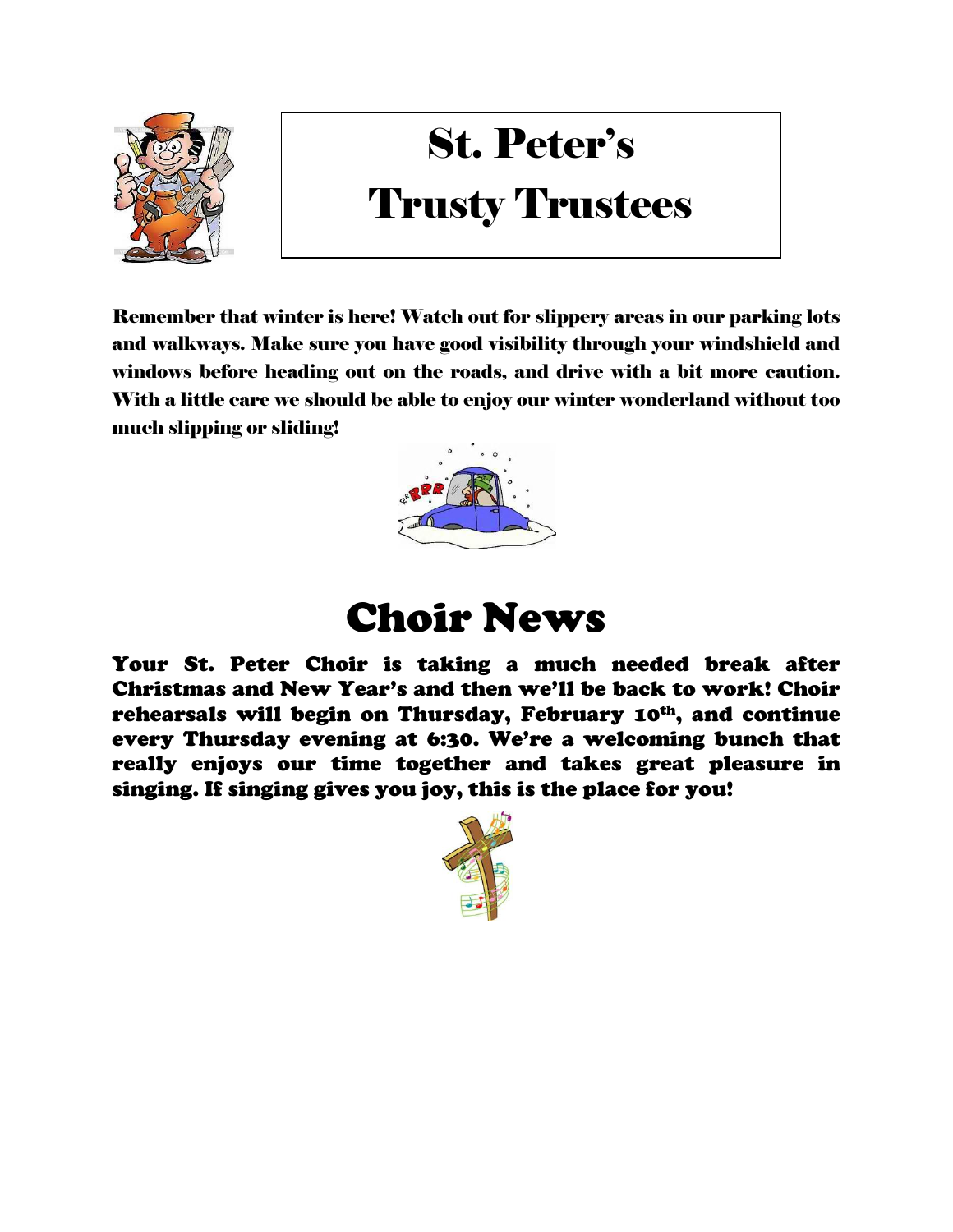# Lutheran Funnies



I can't believe it's **Omicron season** already. I still have my **Delta** decorations up.

### WHAT GIVES PEOPLE FEELINGS OF POWER



I've opened a can of worms.

They just sit there, the worms. Hardly the chaos that's been advertised.

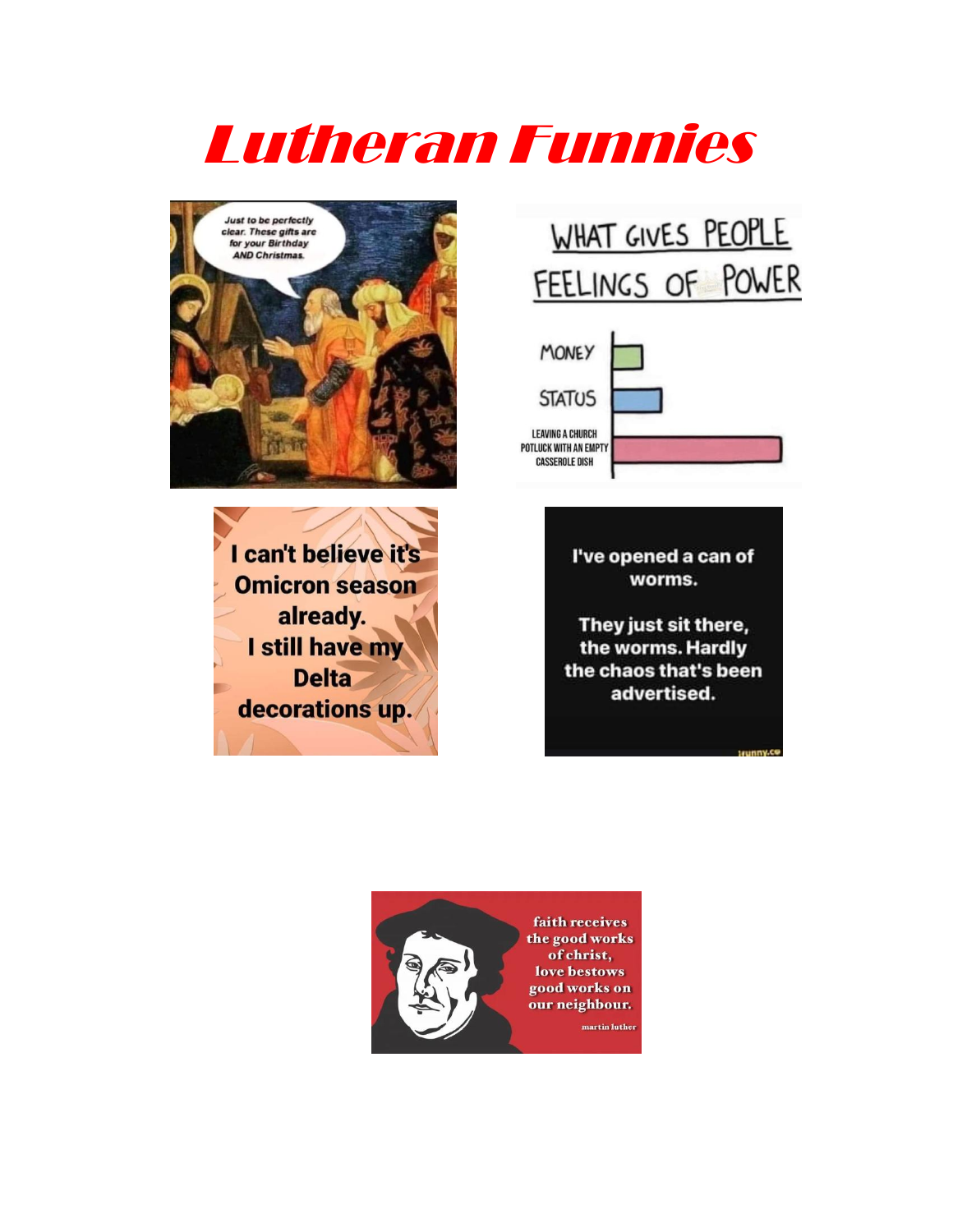### **Begin the New Year with our Bible Reading Program!**

The Psalmist proclaimed, "Thy Word is a lamp unto my feet and light unto my path!" St. Paul urges us, "Do your best to present yourself to God as one approved, a worker who has no need to be ashamed, rightly handling the word of truth." The writer to the Hebrews reminds us that "the word of God is living and active, sharper than any two-edged sword, piercing to the division of soul and of spirit, of joints and of marrow, and discerning the thoughts and intentions of the heart."

God's Word is a glorious gift our heavenly Father has given to us. By it He leads and guides us, He keeps us safe from false teaching and equips us with His Word as we live in this fallen world, and He gives us His salvation through His Word as He cuts away the deceit of sin from our hearts and minds. The same powerful Word that spoke this world into existence and which continues to keep and sustain it has been given to us for our benefit. The Holy Spirit Himself is our teacher as He opens our hearts and minds to our God's revelation of Himself through His Word. Through His glorious Word we meet with Jesus and are strengthened and established in the true faith which gives us life everlasting.

We renew our practice of providing a Bible reading schedule for each month in the Newsletter. By following this reading schedule, the entire Bible can be read in a one year period. Take this opportunity to join in the pleasure of reading God's Word and benefiting from the Holy Spirit's leading through that Word!

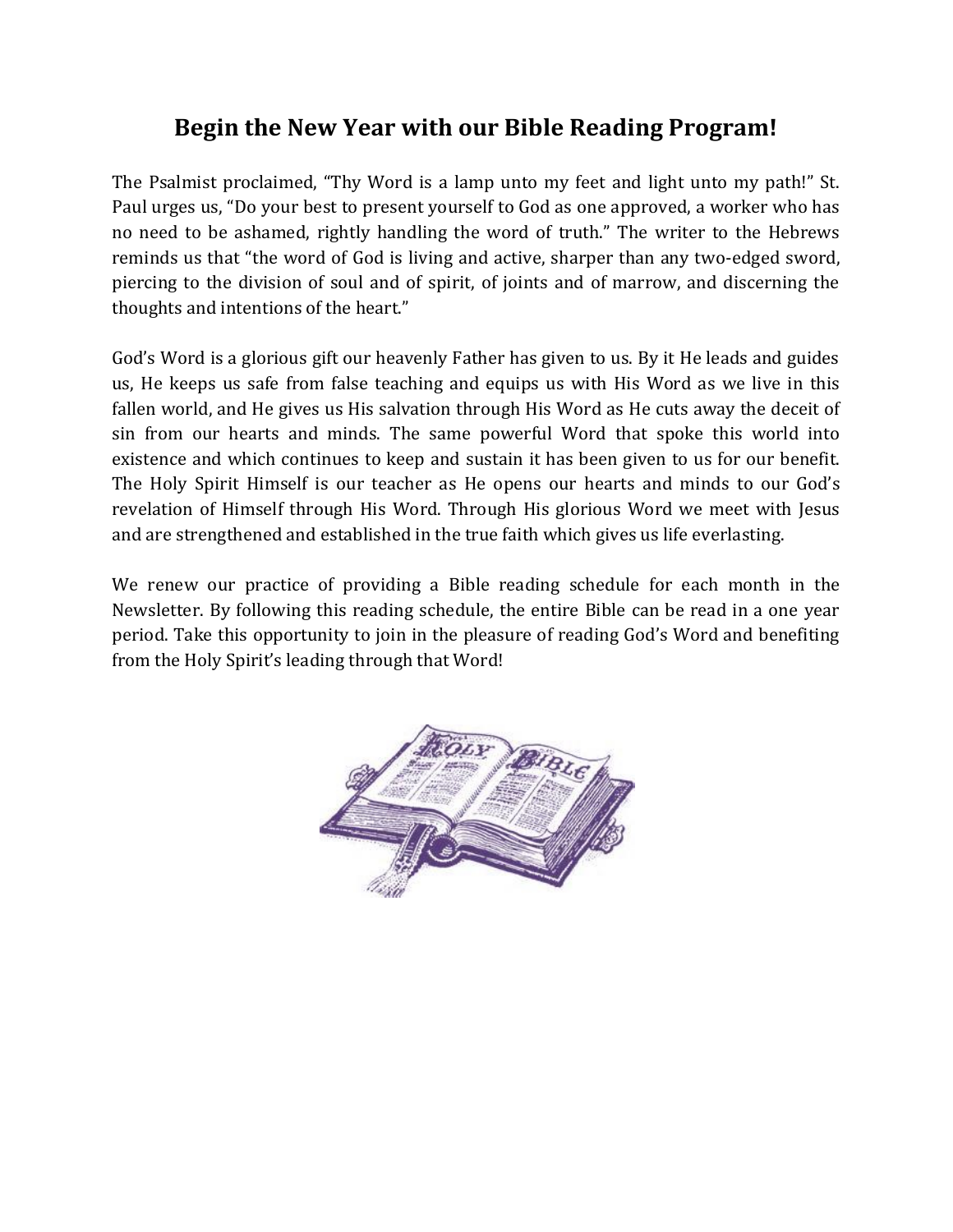| <b>Day</b>       | <b>Old Testament</b> | <b>New Testament</b> |
|------------------|----------------------|----------------------|
| 1 <sup>st</sup>  | Genesis 1, 2, & 3    | Matthew 1            |
| 2 <sub>nd</sub>  | Gen 4, 5, & 6        | Matt 2               |
| 3rd              | Gen 7, 8, & 9        | Matt <sub>3</sub>    |
| 4 <sup>th</sup>  | Gen 10, 11, & 12     | Matt 4               |
| 5 <sup>th</sup>  | Gen 13, 14, & 15     | Matt 5:1-26          |
| 6 <sup>th</sup>  | Gen 16 & 17          | Matt 5:27-48         |
| 7 <sup>th</sup>  | Gen 18 & 19          | Matt 6:1-18          |
| 8 <sup>th</sup>  | Gen 20, 21, & 22     | Matt 6:19-34         |
| <b>9th</b>       | Gen 23 & 24          | Matt 7               |
| 10 <sup>th</sup> | Gen 25 & 26          | Matt 8:1-17          |
| 11 <sup>th</sup> | Gen 27 & 28          | Matt: 8:18-34        |
| 12 <sup>th</sup> | Gen 29 & 30          | Matt 9:1-17          |
| 13 <sup>th</sup> | Gen 31 & 32          | Matt 9:18-38         |
| 14 <sup>th</sup> | Gen 33, 34, & 35     | Matt 10:1-20         |
| 15 <sup>th</sup> | Gen 36, 37, & 38     | Matt 10:21-42        |
| 16 <sup>th</sup> | Gen 39 & 40          | Matt 11              |
| 17 <sup>th</sup> | Gen 41 & 42          | Matt 12: 1-23        |
| 18 <sup>th</sup> | Gen 43, 44, & 45     | Matt 12:24-50        |
| 19th             | Gen 46, 47, & 48     | Matt 13:1-30         |
| 20 <sup>th</sup> | Gen 49 & 50          | Matt 13: 31-58       |
| $21$ st          | Exodus 1, 2, & 3     | Matt 14:1-21         |
| 22 <sup>nd</sup> | Ex 4, 5, & 6         | Matt 14:22-36        |
| 23 <sup>rd</sup> | Ex 7 & 8             | Matt 15:1-20         |
| 24 <sup>th</sup> | Ex 9, 10, & 11       | Matt 15:21-39        |
| 25 <sup>th</sup> | Ex 12 & 13           | Matt 16              |
| 26 <sup>th</sup> | Ex 14 & 15           | Matt 17              |
| 27 <sup>th</sup> | Ex 16, 17, & 18      | Matt 18:1-20         |
| 28 <sup>th</sup> | Ex 19 & 20           | Matt 18:21-35        |
| 29 <sup>th</sup> | Ex 21 & 22           | Matt 19              |
| 30 <sup>th</sup> | Ex 23 & 24           | Matt 20:1-16         |
| $31$ st          | Ex 25 & 26           | Matt 20:17-34        |

### **A Schedule for Reading the Bible in 12 Months ~ January**